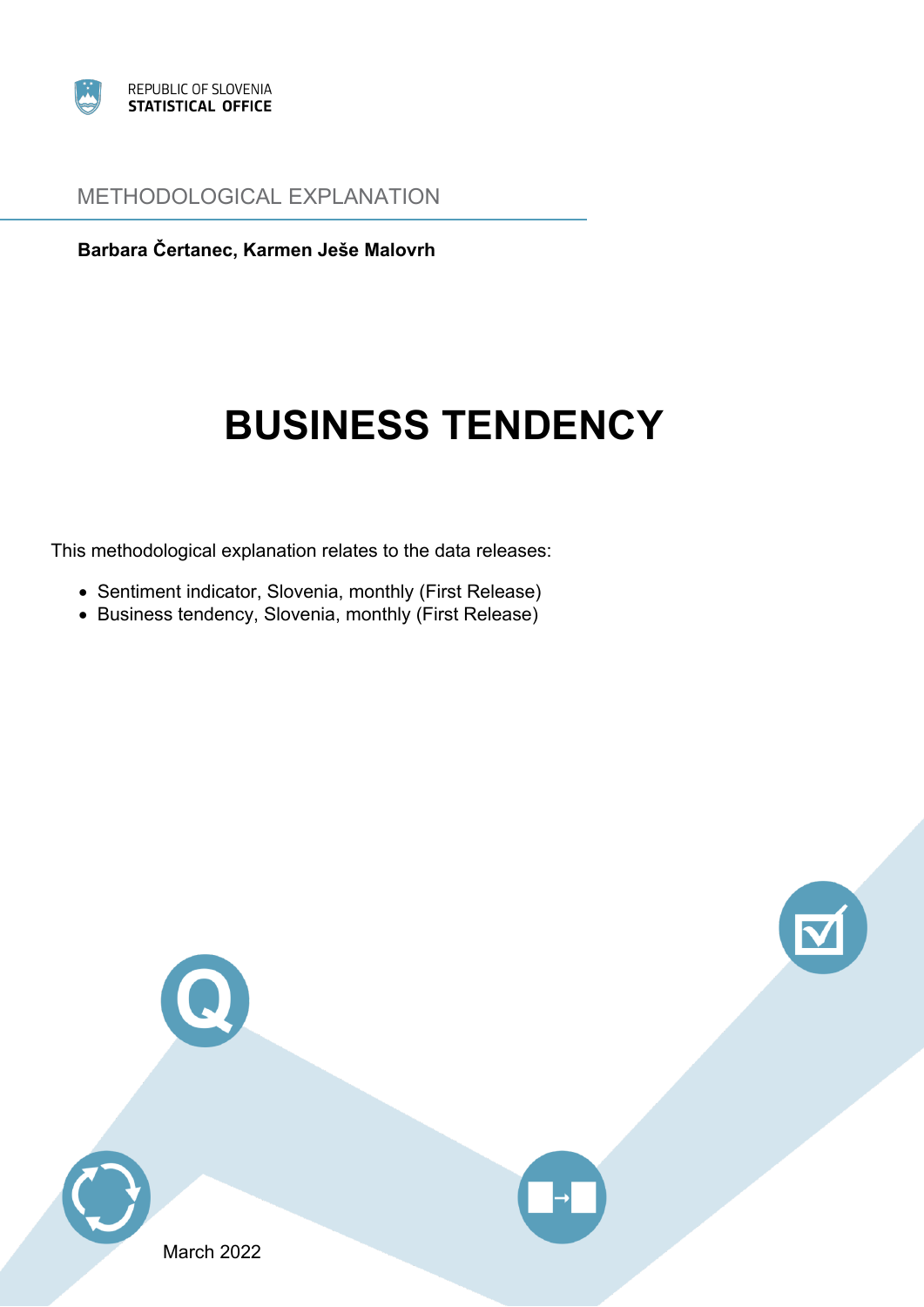Content

| $\overline{4}$ |  |
|----------------|--|
|                |  |
|                |  |
| 6              |  |
|                |  |
| 8              |  |
| 9              |  |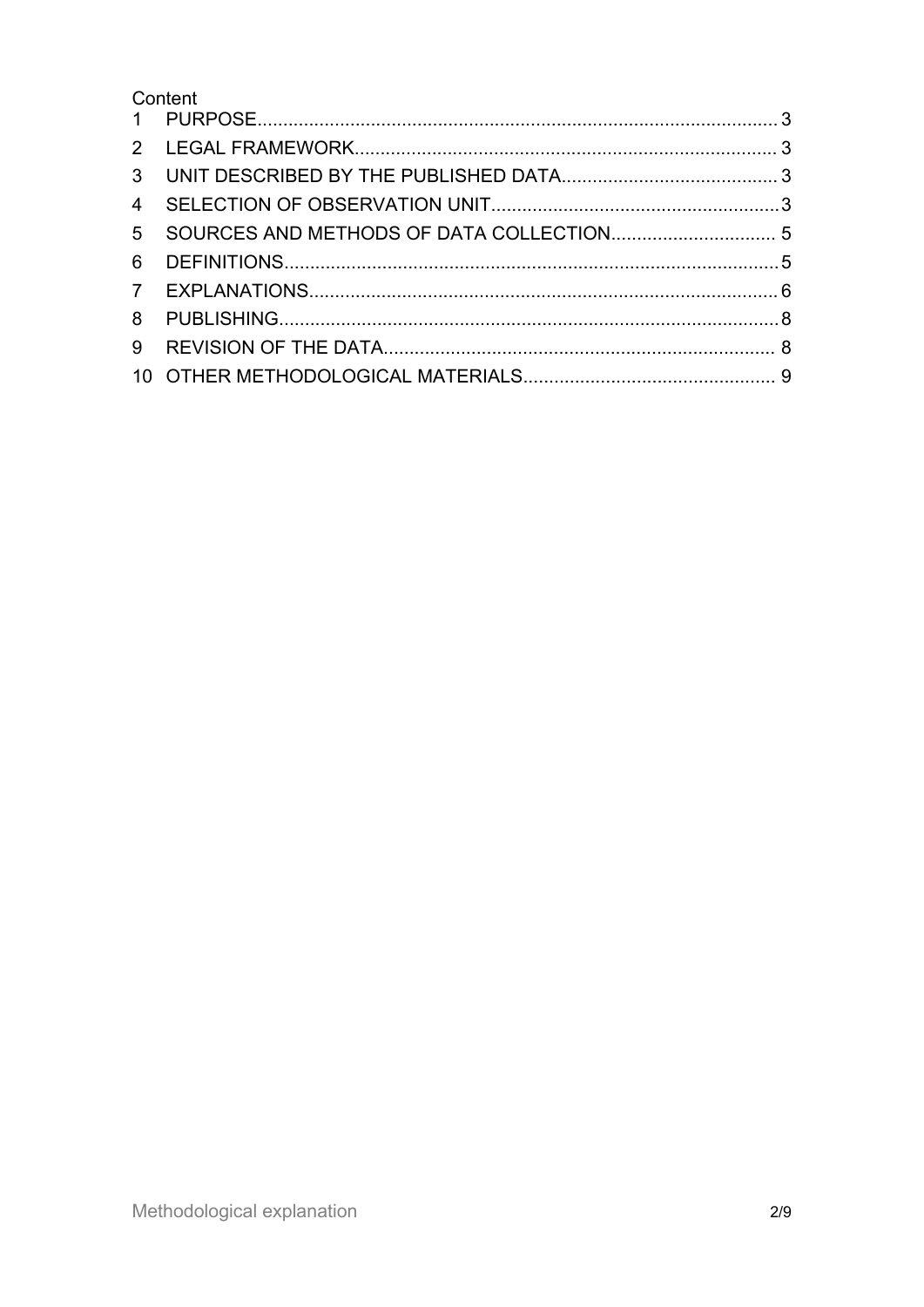# <span id="page-2-0"></span>**1 PURPOSE**

The purpose of publishing the data on Business Tendency (PT) is to get monthly information about past, current and future state of the economy and households.

Published key statistics are:

- Sentiment indicator
- Confidence indicators in manufacturing, retail trade, construction and services

# **2 LEGAL FRAMEWORK**

- Annual [Programme](http://www.stat.si/statweb/en/LegislationAndDocuments/StatSurveys) of Statistical Surveys (LPSR) (only in Slovene)
- <u>National [Statistics](http://www.stat.si/statweb/en/LegislationAndDocuments/ApplicRegul) Act (OJ RS, No. 45/95 and 9/01)</u>
- Legal basis for the Survey: "Joint Harmonised EU [Programme](http://eurlex.europa.eu/LexUriServ/LexUriServ.do?uri=CELEX:52006XC1012(01):EN:NOT) of Business and [Consumer](http://eurlex.europa.eu/LexUriServ/LexUriServ.do?uri=CELEX:52006XC1012(01):EN:NOT) Surveys"

The business surveys are co-financed by the European Commission. However, the European Commission accepts no responsibility or liability whatsoever with regard to the material published in this document.

# **3 UNIT DESCRIBED BY THE PUBLISHED DATA**

The published data describe the situation and expectation of main economic indicators. The data are published according to the Standard Classification of Activities (Slovene version of NACE Rev. 2) and individual economic indicators.

# **4 SELECTION OF OBSERVATION UNIT**

The observation units are enterprises registered according to the Standard Classification of Activities (SKD 2008):

| <b>Business Tendency</b> | <b>SKD 2008</b>                                                                                                 |
|--------------------------|-----------------------------------------------------------------------------------------------------------------|
| Manufacturing            | C Manufacturing (from 10 to 33)                                                                                 |
| Retail trade             | G Wholesale and retail trade; repair of motor<br>vehicles and motorcycles (45, 47 except 46<br>wholesale trade) |
| Construction             | $F$ Construction $(41, 42, 43)$                                                                                 |
|                          | H Transportation and storage $(49, 50, 51, 52, 53)$                                                             |
| Services                 | Accommodation and food services activities (55,<br>56                                                           |
|                          | J Information and communication $(58, 59, 60, 61)$                                                              |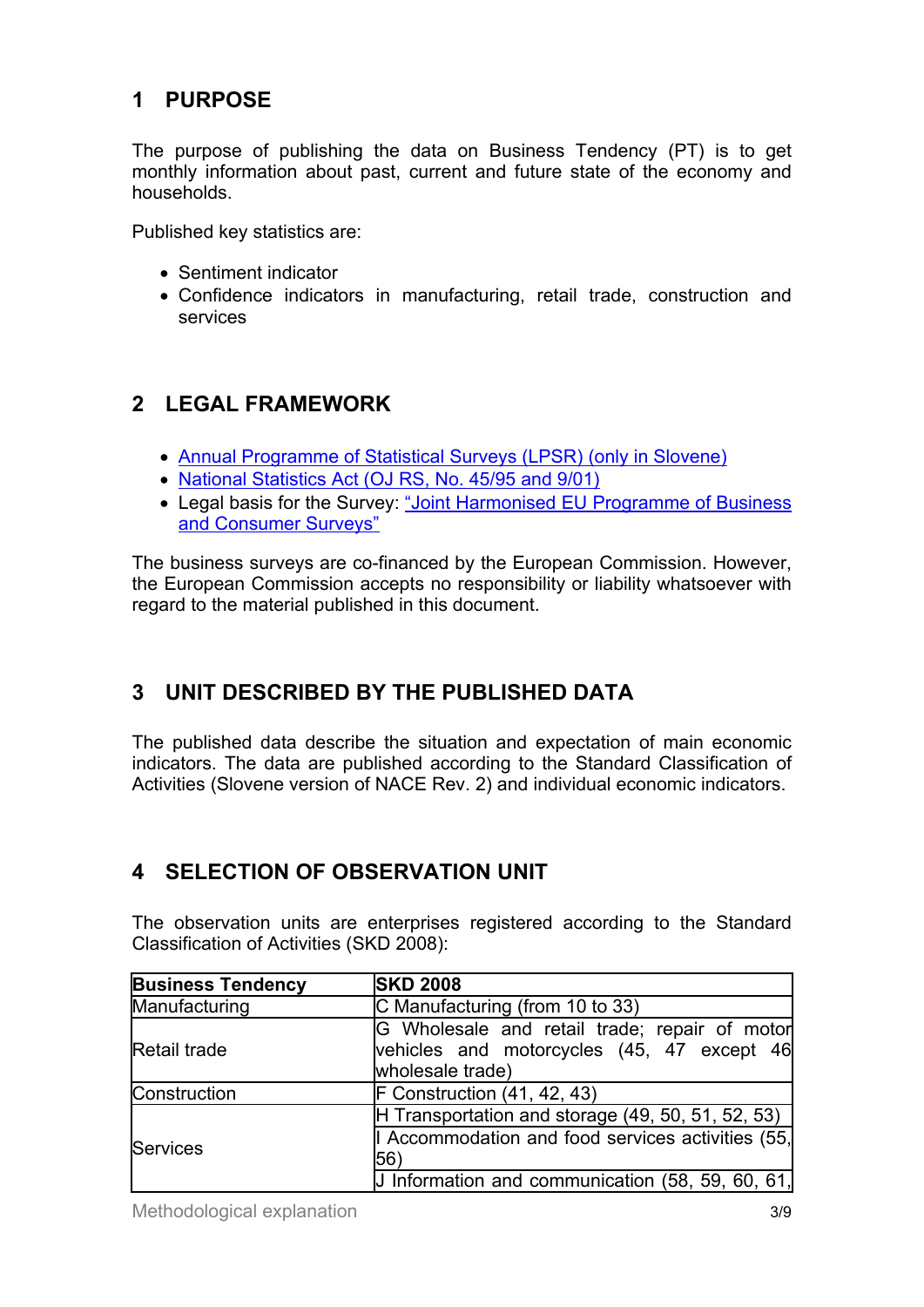| 62, 63)                                             |
|-----------------------------------------------------|
| K Financial and insurance activities (64, 65, 66)   |
| L Real estate activities (68)                       |
| M Professional, scientific and technical activities |
| (69, 70, 71, 72, 73, 74, 75)                        |
| N Administrative and support service activities     |
| (77, 78, 79, 80, 81, 82)                            |
| R Arts, entertainment and recreation (92, 93)       |
| S Other service activities (95, 96)                 |

Performance of enterprises is monitored by main activity. The main activity performed by <sup>a</sup> enterprises is the statistical activity defined in the Statistical Business Register for statistical purposes, and is in some cases different from the registered activity defined in the Business Register of Slovenia, which is kept by AJPES. The statistical activity is determined for the major units for which it is evident from the existing statistical data that their classification would differ from the classification regarding the registered activity.

In construction, retail trade and services the panel includes all large and medium-sized enterprises and <sup>a</sup> share of small enterprises, while in manufacturing all large and <sup>a</sup> share of medium-sized and small enterprises are included. The sample of enterprises is selected on the basis of threshold by two criteria:

- the size of the enterprise (the number of employees in accordance with the Companies Act; in retail trade according to turnover) and
- the classification of the enterprise by main activity.

The size of the enterprise depending on the number of employees:

- <sup>a</sup> small enterprise has up to and including 50 employees,
- <sup>a</sup> medium-sized enterprise has more than 50 and up to and including 250 employees,
- <sup>a</sup> large enterprise has more than 250 employees.

Threshold in manufacturing:

- at least 20 employees for individual entrepreneurs,
- at least 10 employees for other enterprises.

Threshold in retail trade:

- for entrepreneurs: turnover of at least EUR 320,500.00 or at least 10 employees,
- for other enterprises: turnover of at least EUR 320,500.00 or at least 5 employees.

Threshold in construction:

at least 10 employees, without individual entrepreneurs.

Threshold in services: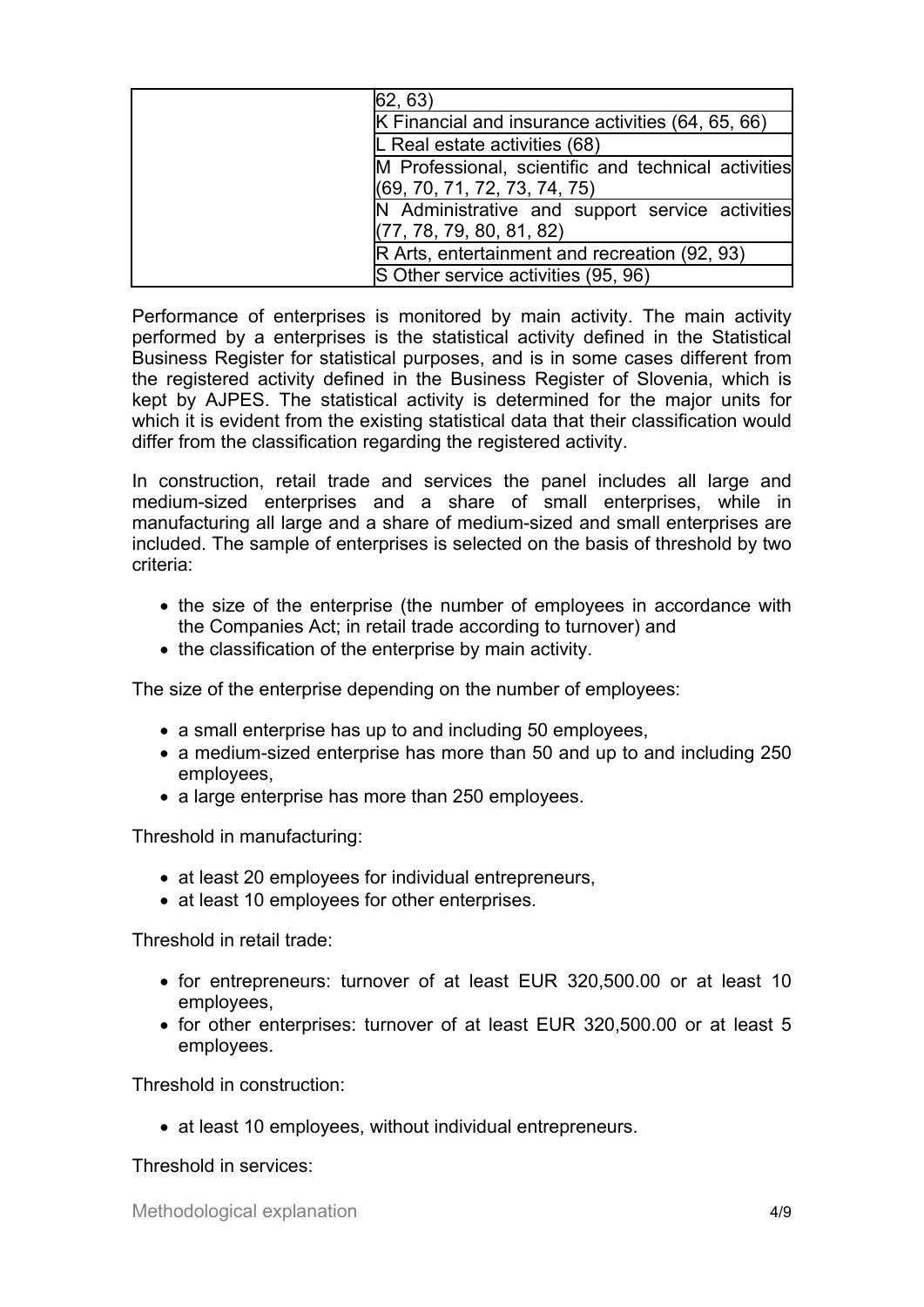<span id="page-4-0"></span>● in groups 50, 51, 52, 55, 56, 62, 63, 66, 68, 69, 70, 71, 73, 74, 77, 78, 79, 81, 80, 82, 95 at least 5 employees, in other groups of activity at least 10 employees.

There are around 2,775 units in the survey.

## **5 SOURCES AND METHODS OF DATA COLLECTION**

Data are collected monthly.

Observation units which are already registered in the eSTAT web application fill in the questionnaire on the website; other observation units are called from the CATI (computer-assisted telephone interviewing) studio. Reporting units send questionnaires to the Statistical Office by 10th of the current month with the data for the current month. Persons responding to the monthly questionnaire are managers of enterprises or other executives. They respond between the 1st and the 15th in the month. The questionnaire is completed by approximately 2,300 units each month.

Enterprises participating in the business surveys monthly get survey results for the activity in which they are classified, but only if they respond in the current month.

Data for the survey are not obtained from administrative sources.

## **6 DEFINITIONS**

The results are shown as the **balance** by individual questions. The balance is the difference between the share of positive and negative answers.

**Sentiment indicator** is <sup>a</sup> weighted indicator of the confidence indicators in manufacturing (40%), services (30%), consumer confidence indicator (20%), retail trade (5%) and construction (5%).

The **confidence indicator in manufacturing** is the average of balances to the questions on production expectation, assessment of overall order books and assessment of stocks of finished products.

The **confidence indicator in retail trade** is the average of balances to the questions on sales, expected sales and the present volume of stock.

The **confidence indicator in construction** is the average of balances to the questions on order-books assessments and employment expectations.

The **confidence indicator in services** is the average of balances to the questions on business situation, demand and expected demand.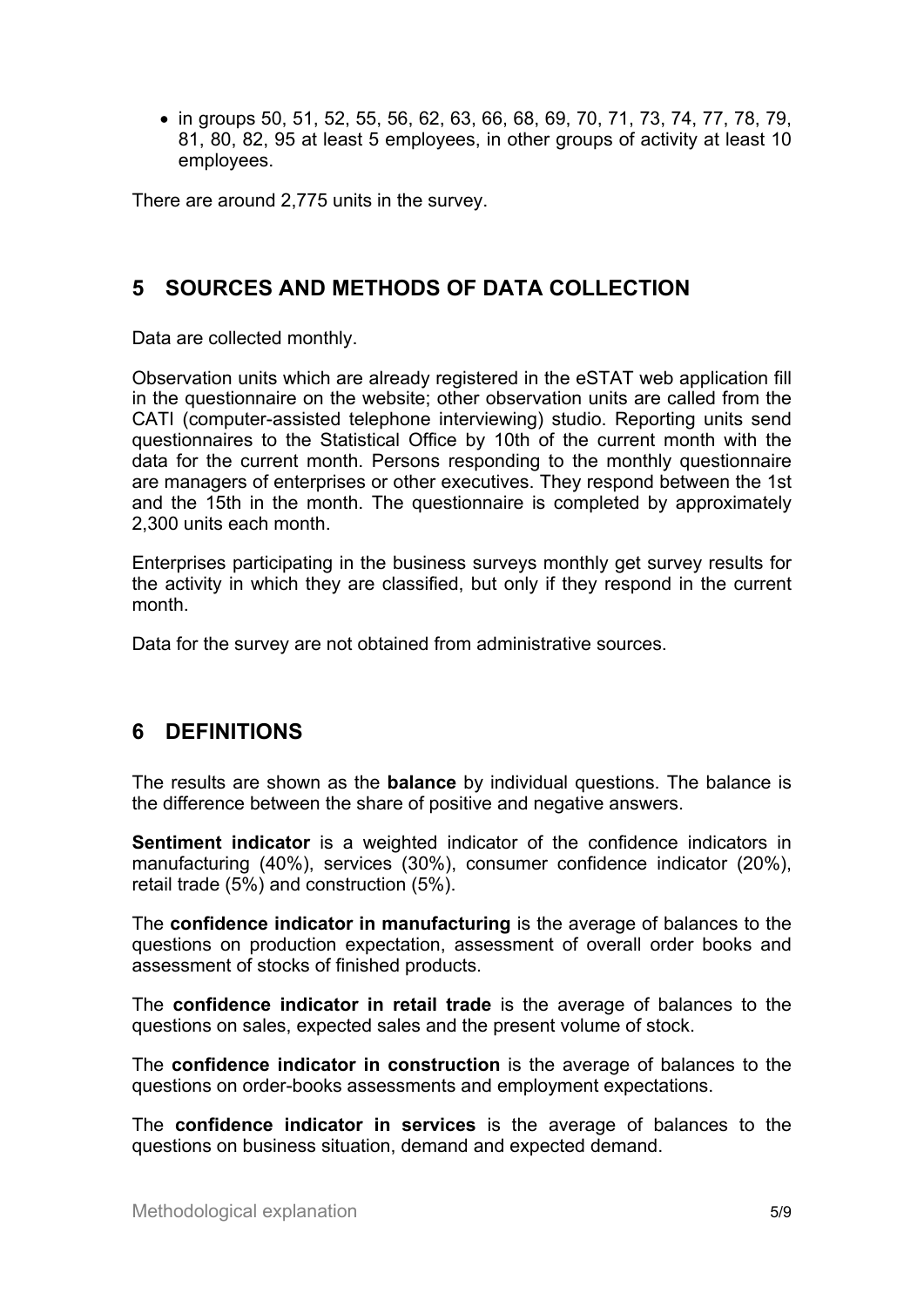<span id="page-5-0"></span>The **consumer confidence indicator** is the average of balances, calculated from answers to the questions about the current household financial situation, the expected household financial situation, the expected general economic situation in the country and the expectations for major purchases.

The **long-term average** is the average of balances from the beginning of the time series to December of the previous year.

# **7 EXPLANATIONS**

## **7.1 CLASSIFICATIONS**

The Standard Classification of Activities ([SKD](http://www.stat.si/doc/pub/skd.pdf)) 2008 is the national version of the European statistical classification of economic activities [NACE](http://ec.europa.eu/eurostat/documents/3859598/5902521/KS-RA-07-015-EN.PDF/dd5443f5-b886-40e4-920d-9df03590ff91?version=1.0) Rev. 2, which includes all activities of the European classification and at the same time adds some national subclasses.

## **7.2 DATA PROCESSING**

## **DATA EDITING**

For Business Tendency data statistical data editing is not used.

#### **WEIGHTING**

With weighting adjustment we want to achieve representativeness of the sample, so that the weighted data give us as good population estimates as possible. The process of weighting depends on the sampling design, the unit non-response rate and available auxiliary variables used for calibration. The final weight is the product of the sampling weight, the non-response weight and the calibration factor.

#### **SEASONAL ADJUSTMENT**

All indicators are directly seasonally adjusted, except for the ones mentioned below, which are indirect:

- Confidence indicator in manufacturing
- Confidence indicator in retail trade
- Confidence indicator in construction
- Confidence indicator in services
- Sentiment indicator

For seasonal adjustment of time series we use the TRAMO/SEATS method. A time series model is set up, and it is revised in detail and corrected about once <sup>a</sup> year. By using the model, the time series is decomposed into: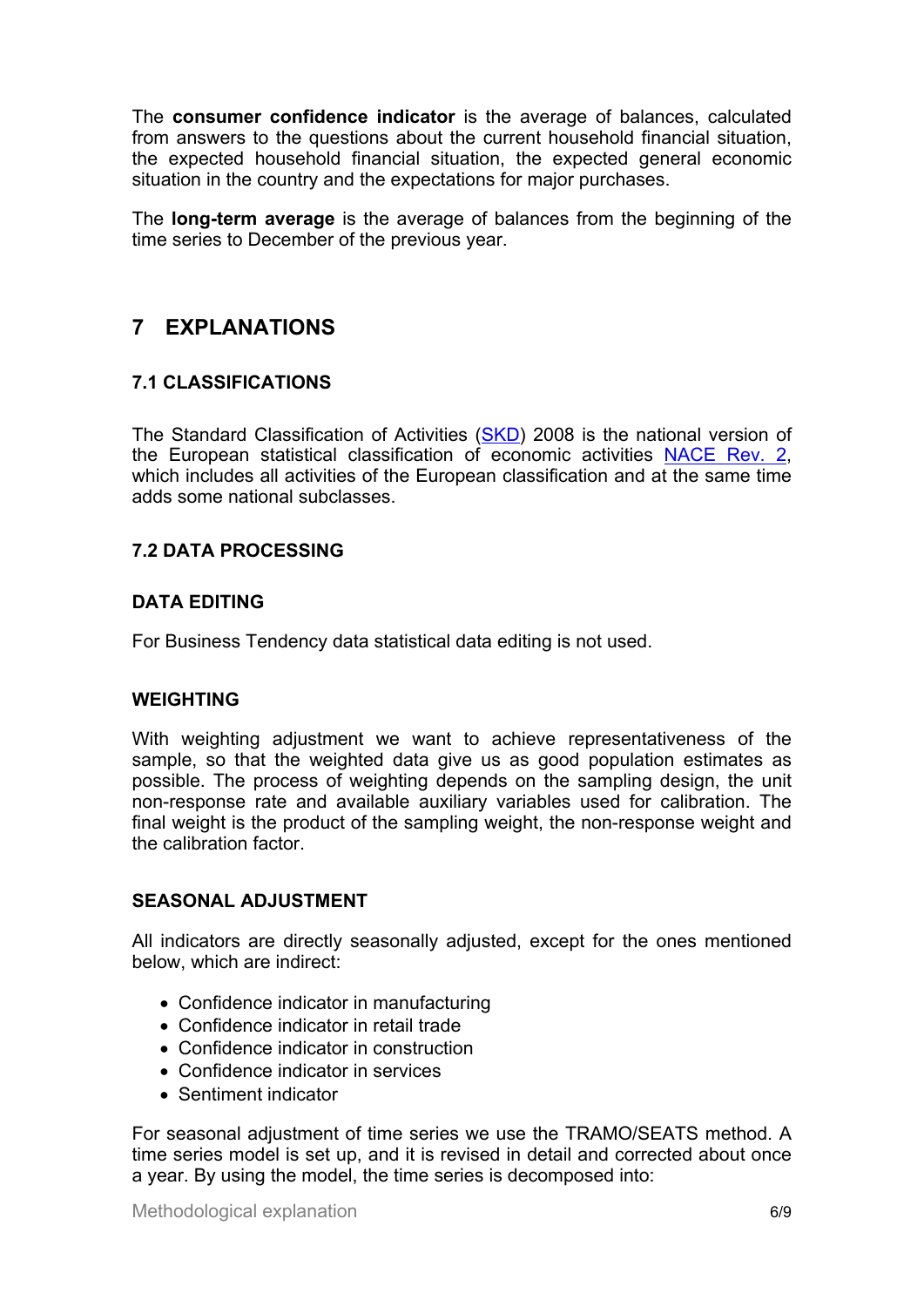- the trend-cycle component (which consists of the trend and cyclical movements over <sup>a</sup> period longer than one year),
- the seasonal component (which consists of the seasonal effects and the calendar effects; the calendar effects are composed of the working day effect, the leap-year effect, the holiday effect and the Easter effect),
- the irregular component (which consists of random fluctuations and some outliers).

Seasonally adjusted data are original data from which the seasonal and calendar effects are eliminated.

For more, see the general methodological explanations Seasonal [adjustment](https://www.stat.si/dokument/5301/SeasonalAdjustmentOfTimeSeries_MEgeneral.pdf) of time [series](https://www.stat.si/dokument/5301/SeasonalAdjustmentOfTimeSeries_MEgeneral.pdf).

## **DATA PROCESSING OTHER**

CALCULATION OF BALANCES IN BUSINESS TENDENCY

#### *Example*

The respondents are asked: Do you think that your current business situation is… We get the following answers:

- 35% of respondents assess their business situation as good,
- 40% of respondents assess their business situation as satisfactory,
- 25% of respondents assess their business situation as bad.

The enterprises that assessed their situation as satisfactory are considered to be »neutral« and do not affect the result of the business situation appraisal. The two remaining percentage values (35-25) are now balanced. The resulting value of 10 is the assessment of the business situation.

## **7.3 INDICES**

Indices are not published.

## **7.4 PRECISION**

In statistical surveys different kinds of errors can occur (e.g. sampling error, non-response error, measurement error) influencing the reliability and accuracy of the statistical results. Errors deriving from the random mechanisms determine the precision and consequently the reliability of the statistical estimates. The precision of the statistical estimate is estimated by calculating the the standard error (SE). The Statistical Office of the Republic of Slovenia draws attention to less reliable estimates by flagging them with <sup>a</sup> special sign.

If the table contains estimated proportions of units with <sup>a</sup> certain characteristic (expressed in percentages), publishing limitations are determined by the standard errors of the estimates (SE) of the proportions. In such cases it holds: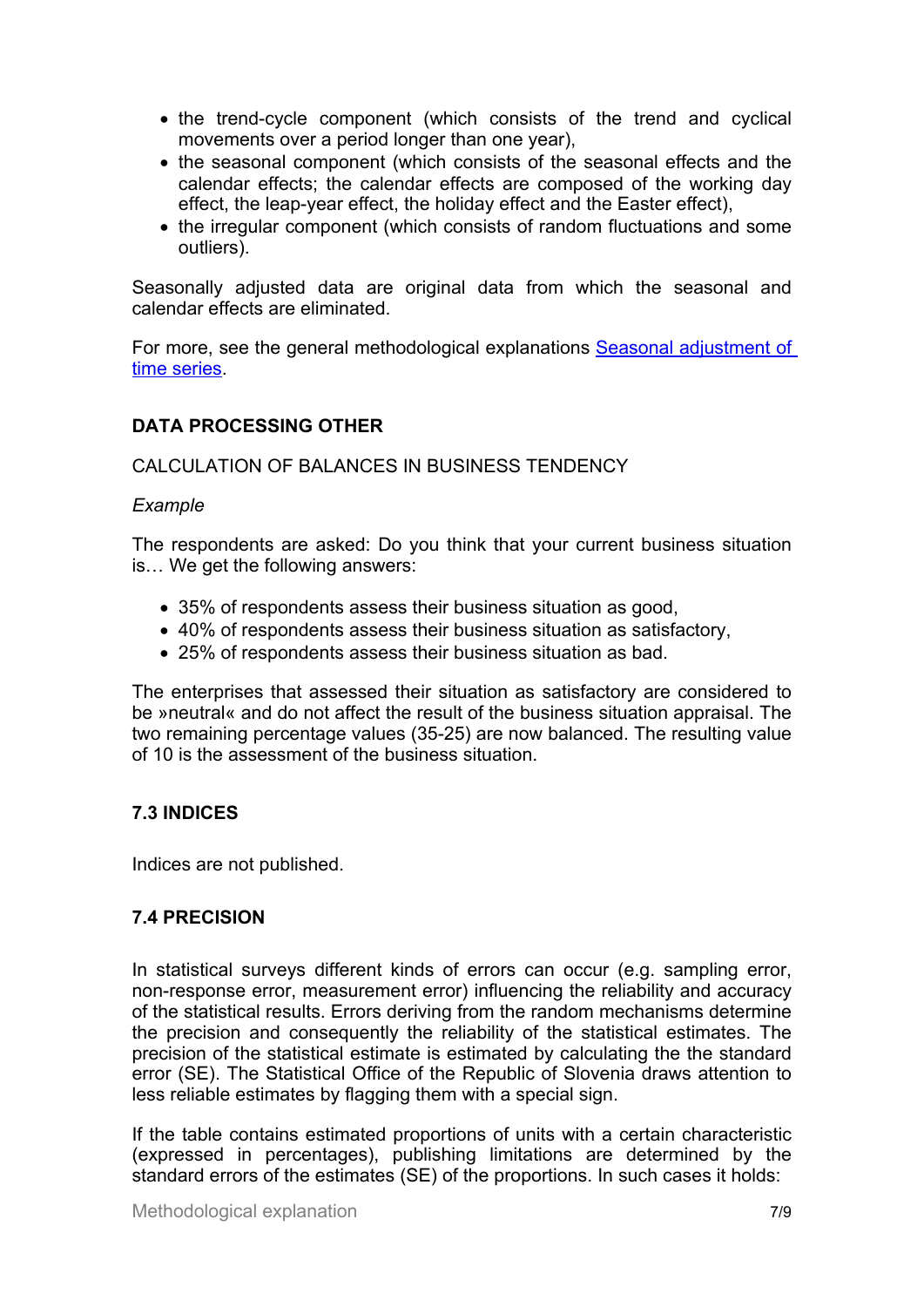<span id="page-7-0"></span>If the standard error (SE) of the estimate of <sup>a</sup> proportion is

- 0.05 or below (SE <= 0.05) the estimate is reliable enough and is published without limitations;
- between 0.05 and up to 0.15 (0.05  $\leq$  SE  $\leq$  0.15) the estimate is less reliable and is flagged for caution with letter M;
- over 0.15 (SE <sup>&</sup>gt; 0.15), the estimate is too unreliable to be published and therefore suppressed for use by letter N.

For more, see the general methodological explanations **Precision of [statistical](https://www.stat.si/statweb/File/DocSysFile/8885/PrecisionOfStatisticalEstimatesMEgeneral.pdf)** [estimates](https://www.stat.si/statweb/File/DocSysFile/8885/PrecisionOfStatisticalEstimatesMEgeneral.pdf).

#### **7.5 OTHER EXPLANATIONS**

Some totals do not add up due to rounding.

Data that are statistically protected to respect the confidentiality of reporting units are replaced with the letter »z«.

## **8 PUBLISHING**

- SiStat Database: *[Enterprises](https://pxweb.stat.si/SiStat/en/Podrocja/Index/97/podjetja)* Business Tendency; Sentiment indicator, Business tendency in retail trade, Business tendency in services, Business tendency in manufacturing, Business tendency - investment in manufacturing, Business tendency in construction. Quality of Life: Consumer Opinion. The results are shown as the balance by individual questions for sector and total.
- First Release (Enterprises, Business Tendency): »Business tendency, Slovenia, monthly«.
- First Release (Enterprises, Business Tendency): »Sentiment indicator, Slovenia, monthly«.
- European [Commission](https://ec.europa.eu/info/business-economy-euro/indicators-statistics/economic-databases/business-and-consumer-surveys_en) (EC)

# **9 REVISION OF THE DATA**

#### **9.1 PUBLISHING OF PRELIMINARY AND FINAL DATA**

Provisional data are not disseminated. Only final data are published.

#### **9.2 FACTORS INFLUENCING COMPARABILITY OVER TIME**

Methodological explanation 8/9 Until March 2002 the sentiment indicator was calculated only from the confidence indicators in manufacturing and retail trade and the consumer confidence indicator. Since April 2002 also the confidence indicators in